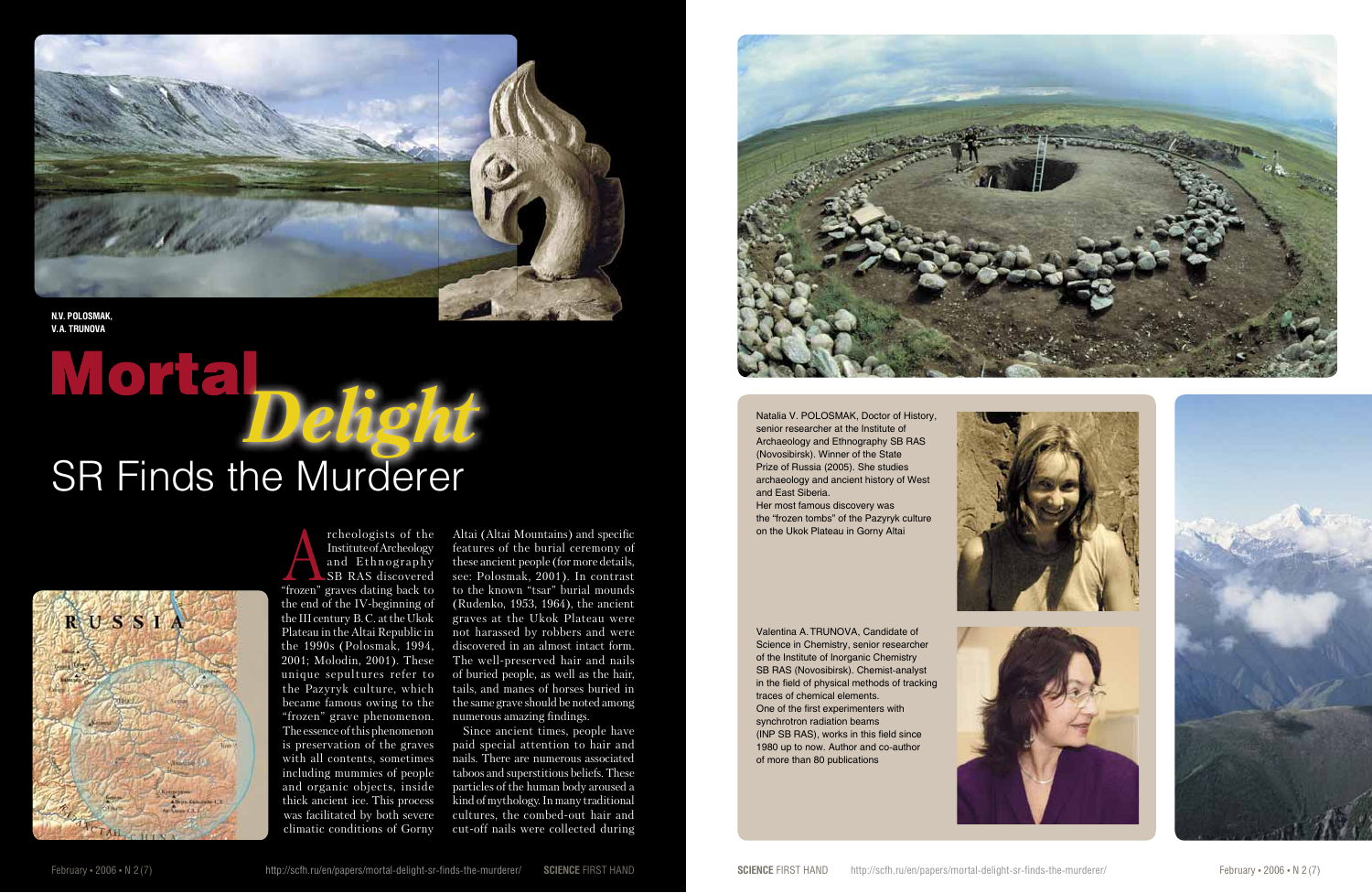

the whole lifetime and then put into the grave with a deceased person. The archeological research showed that the Pazyrykians from Gorny Altai also had this tradition: their graves contain cut-off locks, hair, and nails placed into small pouches. Such pouches were found for the first time by M. P. Gryaznov in the First Pazyryk Mound and by S. I. Rudenko in the Second Pazyryk Mound. Many years layer, in the Mound No. 1 of the Verkh-Kal'dzhin-2 burial ground at the Ukok Plateau, V. I. Molodin discovered a thick soft dark felt folded into a small fardel fastened by a leather lace in the grave of an ordinary man. The fardel contained accurately cut short locks of dark-blond hair, cut-off nails, hair rolled into a ball, and several wool strings.

The most general reasons for cut-off hair and nails placed into special fardels and purses to occur in Pazyrykian graves were formulated long ago by J. G. Frazer: The idea that it is possible to cast a spell on someone with the use of his/her locks, hair, nails, or some other parts of the body is widespread throughout the world… This superstition is based on the global idea of sympathetic relation allegedly existing between a person and something that was part of his body or was in close contact with the body (1980, p. 266).

The fardels with hair and nails discovered in "tsar" mounds could belong to those people in whose graves they were found. Possibly, however, they also could be mascots or phylacteries of respected ancestors. They could also be used in malicious and harmful magic if they belonged to enemies. There is also a hypothesis that the mound could contain the dead person's hair cut off during his first haircut in childhood.

Already during the Vedic period, the haircut (*chudakarana*), which was made for three-year-old children, was a religious ceremony accompanied by singing Vedic songs and by wishing a long life, prosperity, valor, and posterity to the child. It is of interest that the cut-off hair was hidden in bull's manure in the cow-shed, thrown into a small pond, buried in the forest, or placed onto a bunch of sacred herbs to protect the person against hostile forces. The Indians believed the manure to possess a sacred expurgatory force (Pandei, 1990). The locks from the fardel discovered in the man's grave in the Mound No. 1 of the Verkh-Kal'dzhin-2 burial ground were also hidden in manure; the shrunk remains of manure were preserved in the fardel together with the hair.



41

Hand of a female mummy. Mound No. 1, Ak-Alakh-3 burial ground



Male mummy. Mound No. 3, Verkh-Kal'dzhin-2 burial ground

Winter pasture at the "mountain top", Ukok Plateau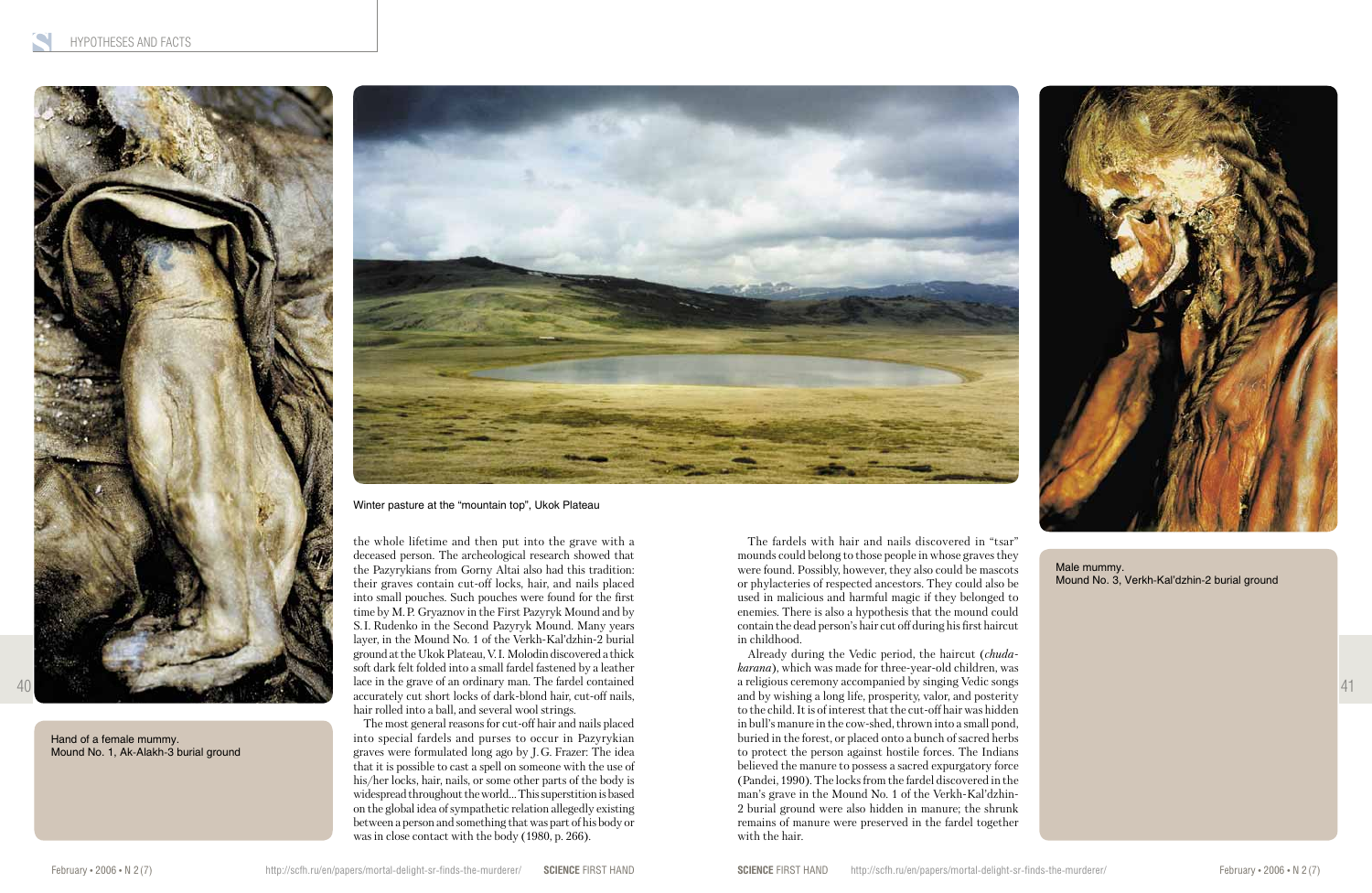

*A local concentration of various research centers within SB RAS provides special conditions for basic research in versatile fields of knowledge. A unique (the only one in Russia) station of elemental Xray fluorescence analysis on beams of synchrotron radiation (SR XRF) has been in operation for 25 years in the Siberian SR Center. A group of researchers from the Institute of Inorganic Chemistry has accumulated vast experience with various materials, including biological tissues. The SR XFR method allows obtaining reliable information from samples of small mass (less than 1 mg) without chemical decomposition of the sample; various chemical elements (from sulfur (S) to barium (Ba)) can be simultaneously determined in the spectrum. Methods developed for particular samples allow one to determine chemical elements with concentrations lower than 0.1 mg/kg. Because of a combination of these factors, the method is unique. It is the SR XRF method that allows studying the microelement composition and element ratios in tissues of ancient people and animals, the sample being not destroyed during the study and remaining suitable for further research. The hair and nails of ancient Pazyrykians were examined by the method of X-ray fluorescence with the use of synchrotron radiation (SR XRF) at the elemental analysis station in the* 

*Siberian Center of Synchrotron Radiation at the Institute of Nuclear Physics on the VEPP-3 setup. The following elements were identified: S, K, Ca, Sc, Ti, V, Cr, Mn, Fe, Co, Ni, Cu, Zn, Ga, As, Se, Br, Rb, Y, Sr, Mo, Nb, Zr, I, Sn, Sb, Ba, La, Ce, Nd, Pr, and Pb.*

# Siberian



## SR center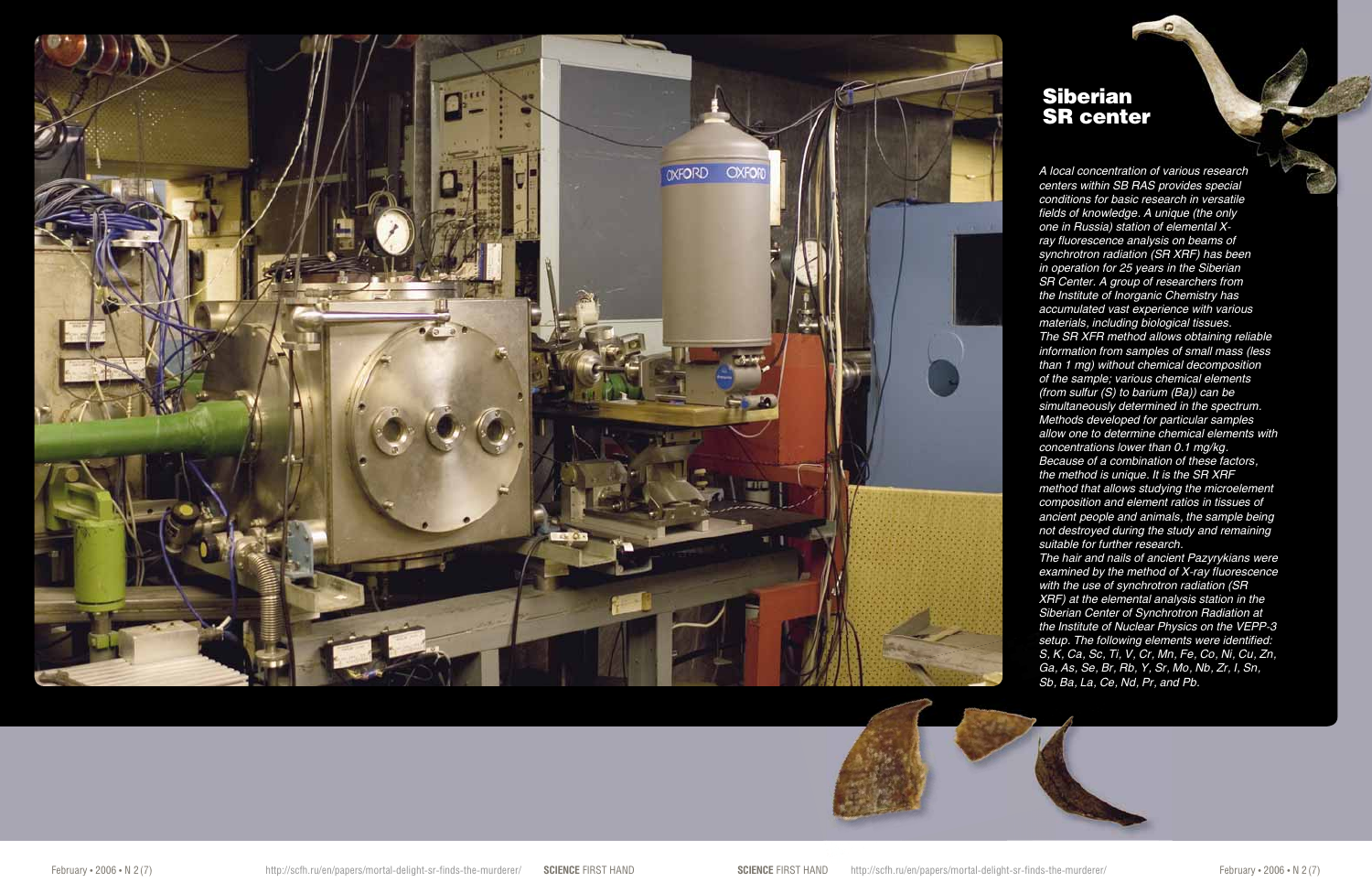44

### Hair and nails — mirror of the life of ancient people

Modern science also considers the hair and nails of people as sources of important information. Measuring the isotope composition of human tissues, including hair, is an objective quantitative method for studying diets of the Paleolithic Age. The study of male hair from Mound No. 3 and female hair from Mound No. 2 of the Verkh-Kal'dzhin-2 burial ground showed that the diet of the Pazyrykians and those who lived at the Ukok Plateau afterwards included fish, which is food not quite typical for stockbreeders (O`Connel, 2001; O`Connel, Levine, Hedges, 2003). When the remains of the Russian tsars and tsarinas buried in the Kremlin became available for research, the chronicles, legends, and rumors concerning the poisoning of some of them could be checked. Thus, an analysis showed that Anastasiya, the first wife of Ivan the Terrible, was poisoned: mercury compounds were present in her hair in great amounts. The amounts of mercury compounds in the remains of Ivan the Terrible himself and his son Ivan were also more than sufficient (up to 1.3 mg), but the version about the deliberate poisoning of these persons is not supported by historical evidence; mercury could enter the organism through other ways (Panova, 2003).

Hair reflects the processes that proceed in a human body for years better than any other biological substance. The concentration of all chemical elements in hair is many times higher than that in fluids normally used for analysis: blood and urine. The content of microelements in hair reflects the microelement status of the organism as a whole, and

a hair test is an integral indicator of metabolism with the participation of minerals.

Our study was performed to determine the content of microelements in the hair and nails of the Pazyrykians who lived approximately 2.5 thousand years ago on the Ukok Plateau, to get an idea about the state of the organism at the death moment on the basis of the data obtained. The hair belonging to a man, a woman, and a child buried in Mound Nos. 1 and 2 of the Ak-Alakh-1 burial ground and to a man buried in the Kuturguntas Mound were examined.

The main attention was focused on the so-called vitally important microelements. It is clear from their names that these are microelements whose absence or lack, on the one hand, or excess, on the other hand, disturbs the normal vital functions of an organism. The role of approximately 30 chemical elements for the human body has been definitely established; without these elements, there can be no normal functioning of a human organism (Yu. N. Kukushkin, Chemical Elements in the Human Organism, 1998). The ratio of Cu and Zn turned out to be of primary interest in this study.

Female suit Second Pazyryk Mound. Reconstruction by D. Pozdnyakov from materials stored in the Hermitage. *From the book of N. Polosmak and L. Barkova "Suit and Textile of Altai Pazyrykians (IV—III centuries B. C.)"*

the same ratios of the elements. The only difference is the elevated contents of iron and manganese in the nails of the ancient inhabitants of the Ukok Plateau. Apparently, this is related to the permanent use of water with high contents of these metals.

A comparison of the results obtained for the hair of a boy, a woman, and two men from the Ak-Alakh-1 and Kuturguntas Mounds with those for contemporary people shows that the concentrations of some elements, such as K, Ca, Ti, Cr, Mn, Fe, Cu, Sr, I, and Pb, are much higher for ancient people. The concentrations of S and Zn for Pazyrykians are lower than those of our contemporaries.



This study made it possible to consider the dynamics of the quantities that characterize the ratio of Cu and Zn in human and horse hair. These values in horse hair remain almost unchanged. In the female and male hair, the concentration of Cu was higher than the concentration of Zn by a factor of 4 and more than 20, respectively. The concentration of copper for the buried boy is close to the concentration of Zn, which indicates the beginning of distorted metabolism of these elements in the child's organism. The high content of Cu, which caused the deficit of Zn in the microelement composition of the Pazyrykians' hair, requires some explanation, because this obvious anomaly exerted an adverse effect on their health. This fact is indirectly evidenced by the age of the buried people: 45—50 years for the man, approximately 16 years for the woman, and approximately 8 years for the boy from Mound No. 1 of the Ak-Alakh-1 burial ground, and 30—40 years for the man from the mound of the Kuturguntas burial ground.

The antagonism between copper and zinc can play an important role in pathological processes. There are many

#### **Comparison of the concentrations of microelements in today's and ancient hemp**



of hemp. Second Pazyryk Mound (State Hermitage)



### "Scythian Thermae" and "copper fever"

The analyzed samples of hair and nails yield information about the contents of the following elements: S, K, Ca, Sc, Ti, V, Cr, Mn, Fe, Co, Ni, Cu, Zn, Ga, Se, Br, Rb, Y, Sr, Mo, Nb, Zr, I, and Pb.



The analysis of the nails of people living at the Ukok Plateau now and those found in the Pazyryk Mound reveals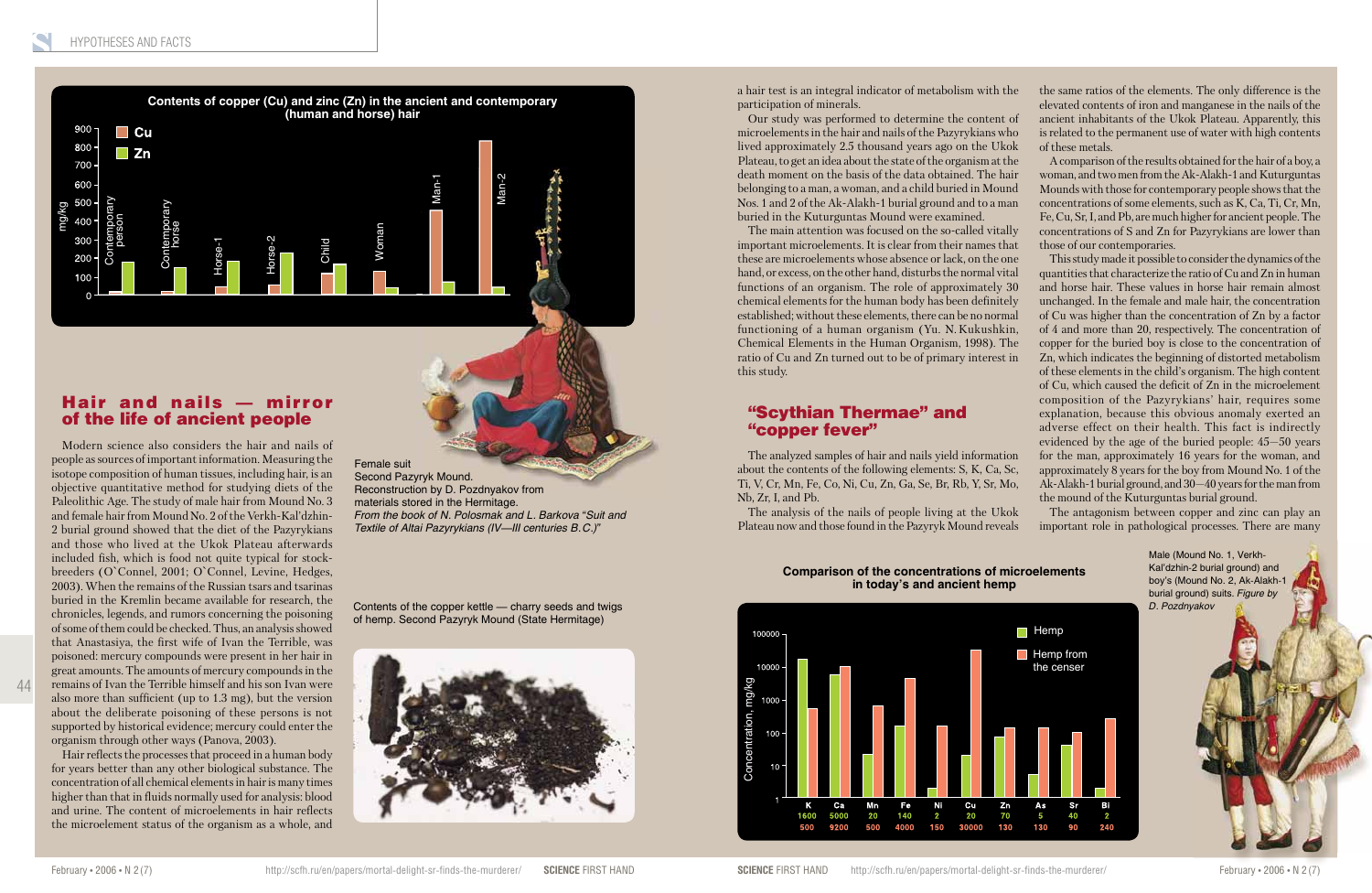47

\*It should be noted that it is only a rather high concentration of copper compounds that is dangerous for human health. In small amounts, it has effective therapeutic properties



diseases associated with the disbalance of these elements in the organism, which involves changes in the metabolism of essential fatty acids (Avtsyn *et al.*, 1991).

How could people be poisoned by copper? The first explanation is the effect of bronze foundry. The graves contain numerous bronze and copper objects made in Altai rich in polymetallic deposits. This activity, nevertheless, could hardly have such a pronounced effect on the health of representatives of all genders and ages of the Ukok population. It is known that the Pazyrykians were mainly stock-breeders, and this specific feature of their culture is clearly reflected in their burial ceremony.

Another possible reason for gradual poisoning by copper is the permanent use of copper utensils, in everyday life. The Pazyrykians knew copper utensils, but did not use them to cook food or to drink. A small kettle on a dish with two grips and a rectangular brazier resting on four legs, which were found in the Second Pazyryk Mound (for today, these are all copper utensils found in Pazyryk Mounds), contained stones cracked under the action of fire and charry seeds of hemp; the censer grips were wrapped by birch bark, because the censer, apparently, was heated by hot stones to such a temperature that it could not be gripped by naked hands (Rudenko, 1953).

Judging by the entire set of objects discovered in the Large Pazyryk Mounds, the Pazyrykians had a ceremony of inhaling hemp aroma described by Herodotus: Scythians take hemp seeds, get under a felt yurta (nomad's tent), and throw the seeds onto hot stones. This produces intense smoke and vapor, such that no Hellenic thermae can be compared to such a bath. Being delighted by this process, the Scythians shout loudly with pleasure (Book IV, 75). An analysis of the charry hemp seeds from the copper bowl exhibited in the Hermitage clearly indicated the accumulation of copper in these samples (the concentration of copper in them is more than three orders of magnitude greater than that in the seeds of a fresh plant). This shows that the vapor inhaled by the people did contain organometallic compounds of copper formed owing to the contact of hot stones with the inner surface of utensils, which exerted a poisonous effect on the organism. The contents of some other metals in the hemp seeds from the censer are also approximately an order of magnitude higher than their contents in the seeds of a fresh plant. This excess, however, did not involve any obvious deviations from the natural ratios of elements in the human organism.

Thus, if such hemp smoking was a Pazyrykian tradition (S. I. Rudenko believed that hemp smoking was practiced by both men and women), an excess of copper was accumulated in the organism, which was detrimental to the content of zinc. Modern studies demonstrated the consequences of such poisoning for the human health. Inhaling of copper dust or vapors of copper compounds provokes the so-called



Cut-off nails found in the male grave. Mound No. 1, Verkh-Kal'dzhin-2 burial ground

"copper fever", which manifests itself in strong rigor, high temperature (up to 39° С), profuse sweating, and spasms of gastrocnemius muscles.

Thus, slight drug intoxication owing to the inhaling of hemp vapors was aggravated by copper-induced poisoning. The symptoms were gradually increasing. Mental disturbances, disorder in functions of the nervous system, and fever accompanied by intense sweating, high temperatures, and spasms, which were caused by the inhaling of copper vapors, enhanced the ecstatic state of people.\*

The deficit of zinc aggravated by the increasing concentration of copper could lead to the inhibition of growth, overexcitation of the nervous system, and rapid fatigability. Under conditions of zinc deficit, the skin is adversely affected, the mucous tunics in the mouth and gullet become swollen, and the hair becomes weak and falls out. The lack of zinc can even lead to sterility.









Hemp seeds from the Pazyryk burial ground, ready for analysis